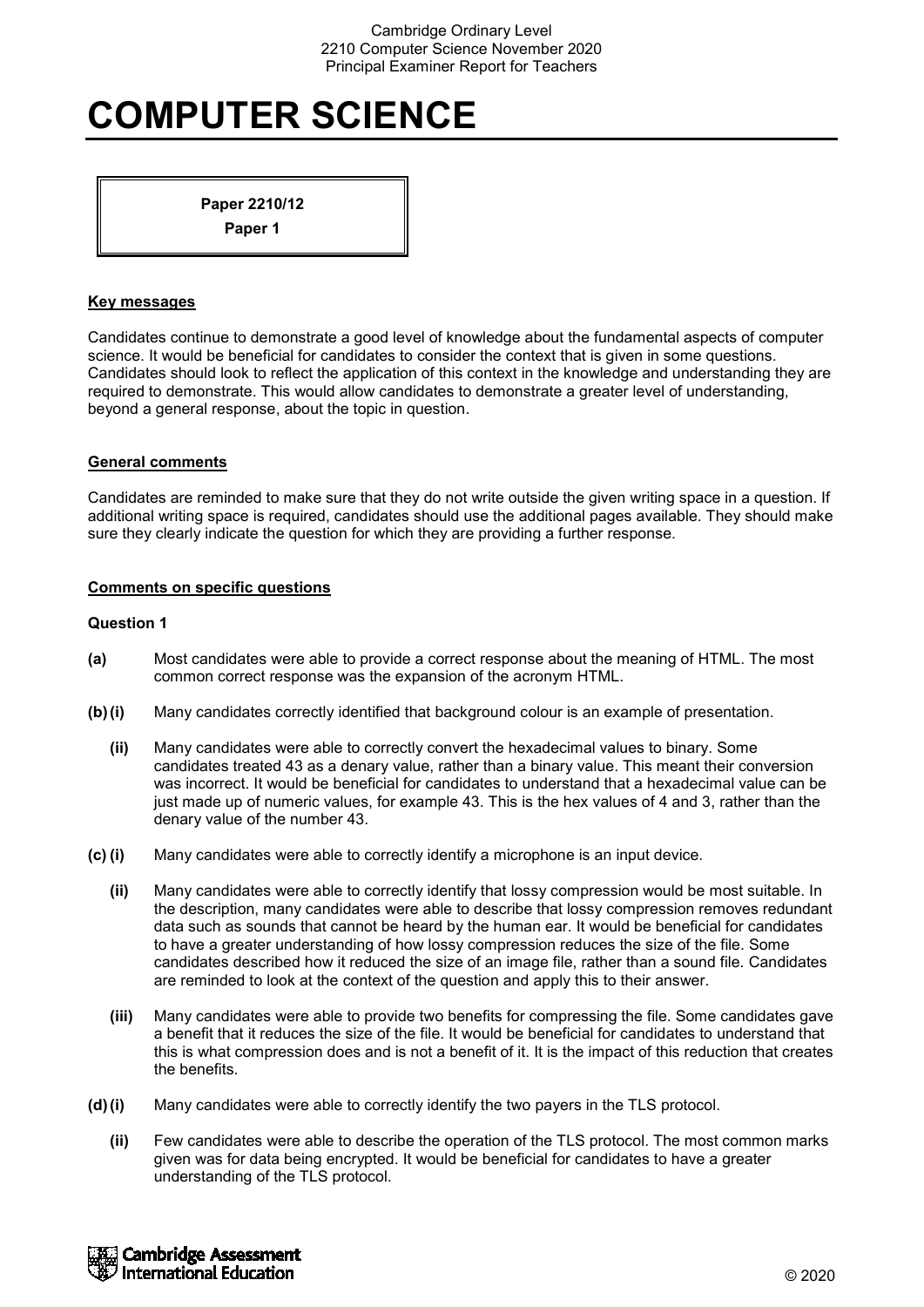- **(e) (i)** Many candidates were able to provide three security threats to the web server. Some candidates gave responses such as phishing and pharming. Candidates are reminded to apply the context of the question to their response. It would be beneficial for candidates to understand that phishing and pharming are not threats to a web server.
	- **(ii)** Some candidates understood that a proxy server would look to operate in a similar way to a firewall to protect the website. Many candidates gave a general description about the operation of a proxy server, which was not applied to the context. Candidates are reminded to apply the context of the question to their response.

# **Question 2**

- **(a)** Many candidates were able to correctly identify whether the binary values had been sent using even or odd parity.
- **(b)** Some candidates were able to provide a full description on the operation of a checksum. It would be beneficial for candidates to have a greater understanding of how the checksum is generated, to provide a suitable level of detail in their response.

# **Question 3**

- **(a) (i)** Some candidates were able to provide three correct ways that data could be accidentally damaged. It would be beneficial for candidates to understand the difference between accidental damage of data and malicious damage of data. Many candidates incorrectly gave methods of how data is maliciously damaged, such as hacking and viruses.
	- **(ii)** Most candidates correctly stated that a back-up could be created.
- **(b)** Few candidates were able to provide knowledge of both what an SSD is and how it operates to store data. Most candidates demonstrated knowledge of what an SSD is; few candidates were also able to demonstrate an understanding of how it operates to store data. It would be beneficial for candidates to have a greater understanding of how an SSD operates to store data.
- **(c)** Some candidates were able to provide a correct response for all statements. It would be beneficial for candidates to understand that all three storage examples store data in a spiral track and to understand that both DVD and Blu-ray can be dual layer.

### **Question 4**

- **(a)** Many candidates were able to draw a correct logic circuit for the logic statements. The most common error came from candidates that switched the position of the NOR gate and the OR gate. It would be beneficial for candidates to understand that the Boolean operator in the centre of the statements will not always be the end logic gate in the logic circuit.
- **(b)** Many candidates were able to correctly complete the truth table.

- **(a)** Many candidates were able to provide five correct responses to the statements. The most common error came from candidates that thought an LED display was a front-lit display.
- **(b)** Most candidates were able to correctly complete the paragraph. The most common errors were media access computer address and a network device has a similar MAC address.
- **(c)** Most candidates were able to correctly describe the role of a browser.

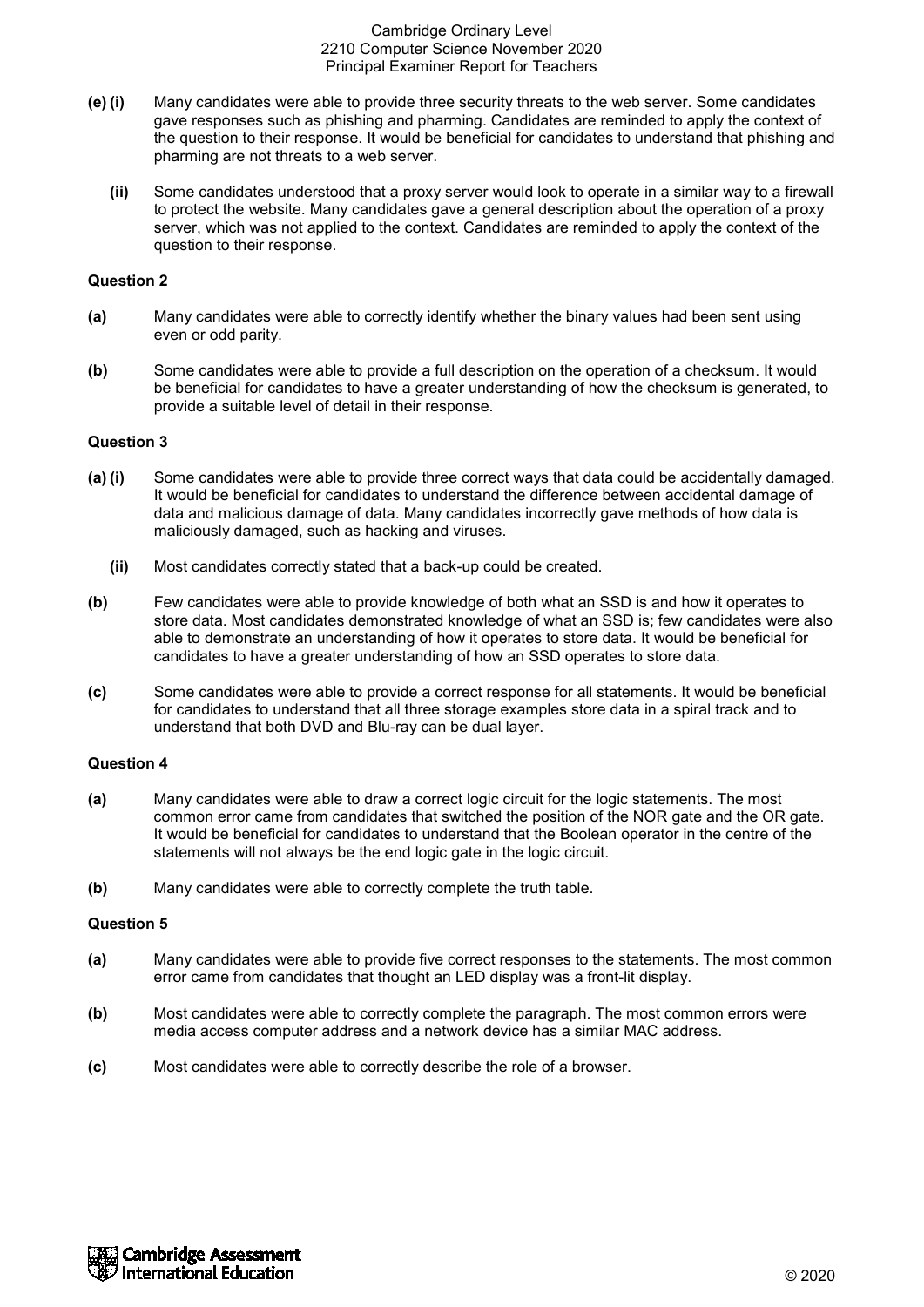# **COMPUTER SCIENCE**

**Paper 2210/13 Paper 1**

# **Key messages**

Candidates continue to demonstrate a good level of knowledge about the fundamental aspects of computer science. It would be beneficial for candidates to consider the context that is given in some questions. Candidates should look to reflect the application of this context in the knowledge and understanding they are required to demonstrate. This would allow candidates to demonstrate a greater level of understanding, beyond a general response, about the topic in question.

# **General comments**

Candidates are reminded to make sure that they do not write outside the given writing space in a question. If additional writing space is required, candidates should use the additional pages available. They should make sure they clearly indicate the question for which they are providing a further response.

# **Comments on specific questions**

# **Question 1**

Many candidates were able to correctly identify whether each device was an example of an input, output or storage device. The most common errors came from candidates who identified a 2D cutter as an input device and a microphone as an output device.

# **Question 2**

- **(a)** Many candidates correctly identified the component as the control unit. Some candidates incorrectly gave the response of control bus, rather than control unit.
- **(b)** Most candidates correctly identified that component as the arithmetic logic unit.
- **(c)** Many candidates gave the correct response of program counter. Some candidates also gave the accepted response of the memory address register. This was awarded as the program counter sends the address of the next instruction to the memory address before it is obtained from memory. Therefore, it is still the address of the next instruction at this point in the process.
- **(d)** Many candidates gave the accepted response of current instruction register. The instruction will first come to the memory data register, a response also given by some candidates, and will then be passed to the current instruction register. In both parts of the process, the instruction is the one that has been fetched from memory.
- **(e)** Many candidates gave the correct response of the memory data register.

Candidates are reminded that in questions where they are asked to identify, for example, a component, it is only the first answer they have given that is considered for marking. Any subsequent responses written after their first answer cannot be considered. Therefore, if they do not want a response at the beginning of the line to be considered, this must be clearly crossed out, which will allow the examiner to consider the next response given.

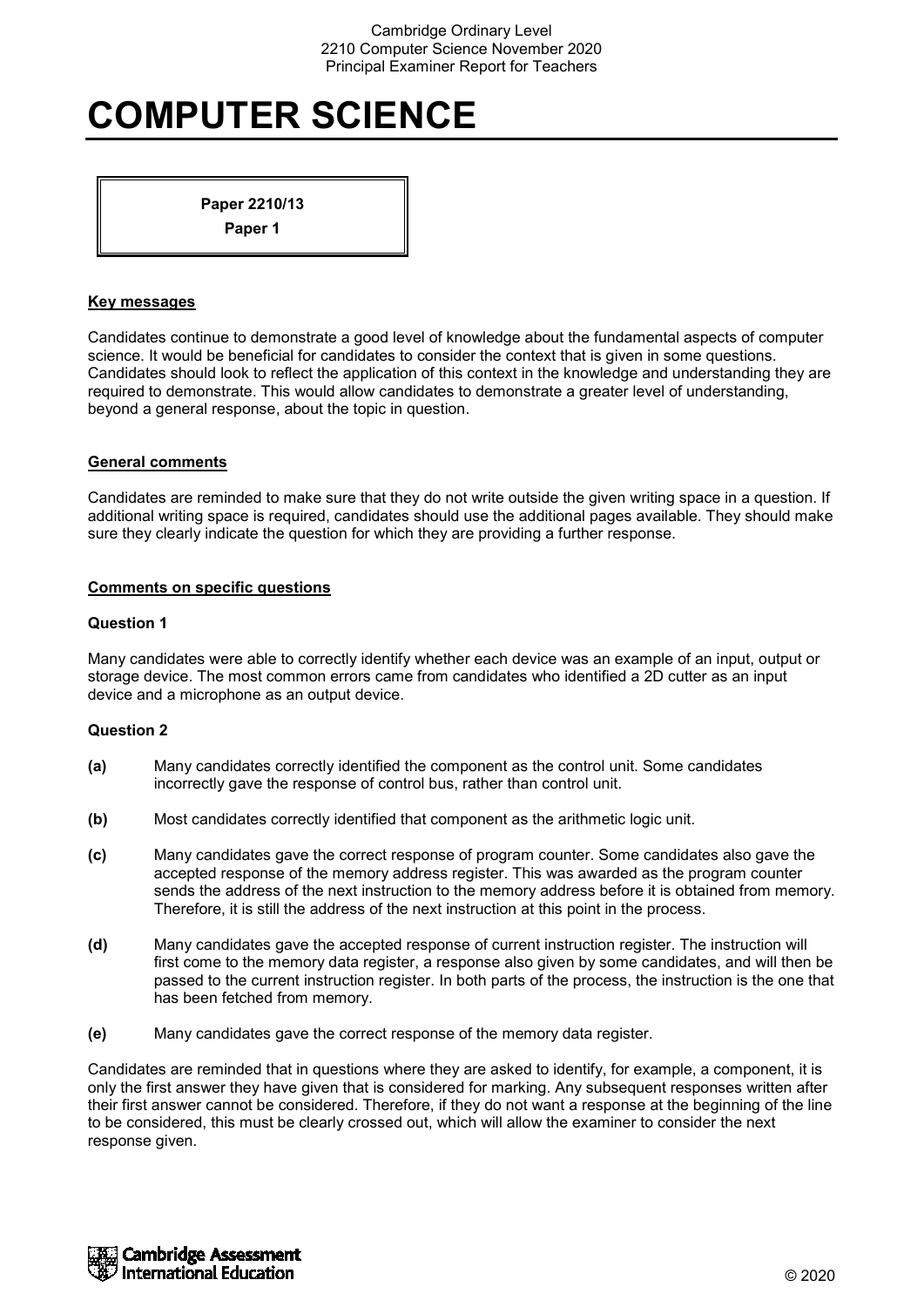# **Question 3**

- **(a)** Most candidates were able to correctly convert each denary value to binary and identify whether if the answer given was correct or incorrect.
- **(b)** Most candidates were able to correctly convert the 12-bit binary number to hexadecimal. Candidates are reminded that even if a value is converted to 0, they are expected to demonstrate the value is 0.

# **Question 4**

- **(a)** Some candidates were able to provide a full and detailed explanation of how the webpages are requested and displayed. The most common parts of the process that could be identified is that the web browser sends a request to the web server to request the webpages and that the web browser renders the HTML to display the webpages. It would be beneficial for candidates to understand that the web browser sends the request to the web server and not the website. The website is a collection of files, but the web server is the component that receives the request and sends the website files to the web browser.
- **(b)** Many candidates were able to provide three security threats to the web server. Some candidates gave responses such as phishing and pharming. Candidates are reminded to apply the context of the question to their response. It would be beneficial for candidates to understand that phishing and pharming are not threats to a web server.

### **Question 5**

- **(a)** Many candidates correctly identified the data transmission type as serial and were able to provide a suitable description of how data is sent using serial transmission. Some candidates gave the benefits of serial transmission, but the question did not require this.
- **(b)** Many candidates were able to provide three benefits of a USB connection. Some candidates gave benefits of a USB storage device, rather than a USB connection. It would be beneficial for candidates to understand the difference between a USB connection and a USB storage device.
- **(c)** Many candidates were able to give two protocols to secure transmit data. The most common correct answers were HTTPS and SSL.

### **Question 6**

Many candidates were able to correctly complete the paragraph. The most common error given was from candidates that gave the first missing term as a padlock. It would be beneficial for candidates to understand that the padlock is not what encrypts the data, it is a symbol that identifies that data sent using the connection will be encrypted. The encryption is done through the use of a key.

- **(a)** Most candidates were able to correctly identify whether even or odd parity had been used.
- **(b)** Many candidates were able to identify that the bits could have been transposed. It would be beneficial for candidates to be clear and accurate in their answer. For example, some candidates stated that more than one bit could have changed. This would be true if it was two bits that had been changed, but not true is it was three bits that had been changed, as this would then add up to a different parity. Therefore, candidates need to be accurate in stating that it is an even number of bits that have changed.
- **(c)** Most candidates were able to give one other error checking method. The most common error was by candidates providing check digit as a response. It would be beneficial for candidates to understand that check digit is an error checking method used on data entry and not for checking data after transmission.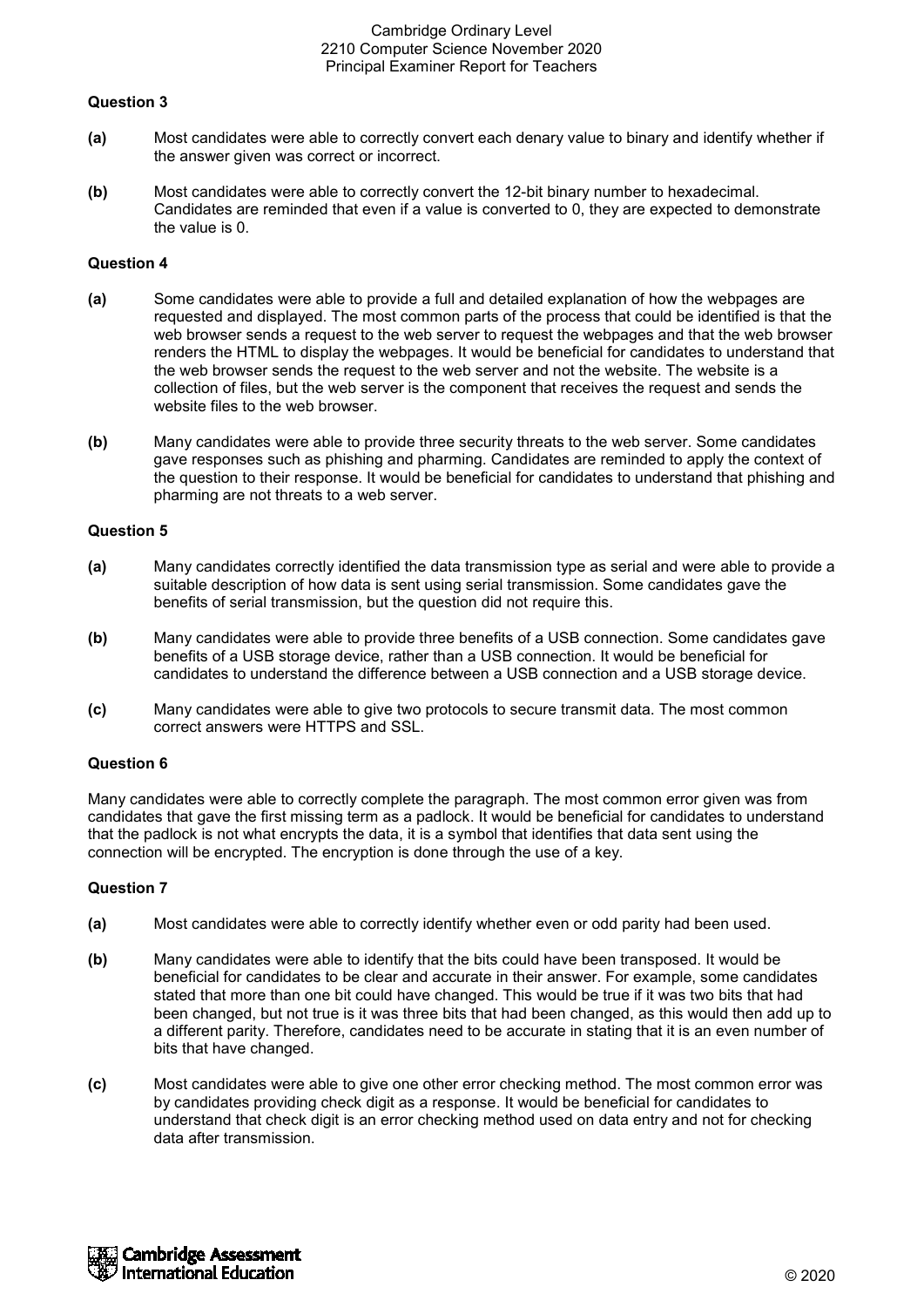# **Question 8**

- **(a)** Many candidates understood that LCD referred to a liquid crystal display. Few candidates were able to demonstrate an understanding of the operation of an LCD. Some candidates gave benefits of the technology rather than explaining how it operates.
- **(b)** Many candidates were able to provide three benefits of LCD technology.

## **Question 9**

- **(a)** Many candidates were able to give three correct similarities. The most common responses seen were they are optical storage, they are secondary storage and they both are read using a red laser.
- **(b)** Many candidates were able to give one correct difference. The most common response was that DVD has a higher storage capacity than CD. Some candidates seemed to have a misconception that data on a DVD is stored in concentric tracks and on a CD is stored in a single spiral track. It would be beneficial for candidates to understand that both DVD and CD are stored in a spiral track. DVD RAM, which is different to DVD, stores data in concentric tracks.

### **Question 10**

- **(a)** Most candidates were able to draw a correct logic circuit. Candidates are reminded to make sure the drawing of their gates are very clear and accurate. Some candidates drew a circle at the right point of the XOR gate. This turns the gate into an XNOR gate, which is incorrect.
- **(b)** Most candidates were able to correctly complete the truth table.

# **Question 11**

Many candidates were able to describe how the microprocessor and the sensor interacted to make the game operate. Candidates are reminded to make sure that they apply their answer to the context given in the question. Some candidates gave a generic response that described how any system operated in using a sensor and a microprocessor, but without applying it to the context given. Some candidates applied it to a different context such as an automatic lighting system or a security system.

### **Question 12**

Few candidates were able to correctly identify if the statements were true or false. It would be beneficial for candidates to have a greater understanding of the role of an Internet Service Provider (ISP).

- **(a)** Many candidates were able to correctly identify a similarity between phishing and pharming.
- **(b)** Many candidates were able to correctly identify at least one difference between phishing and pharming.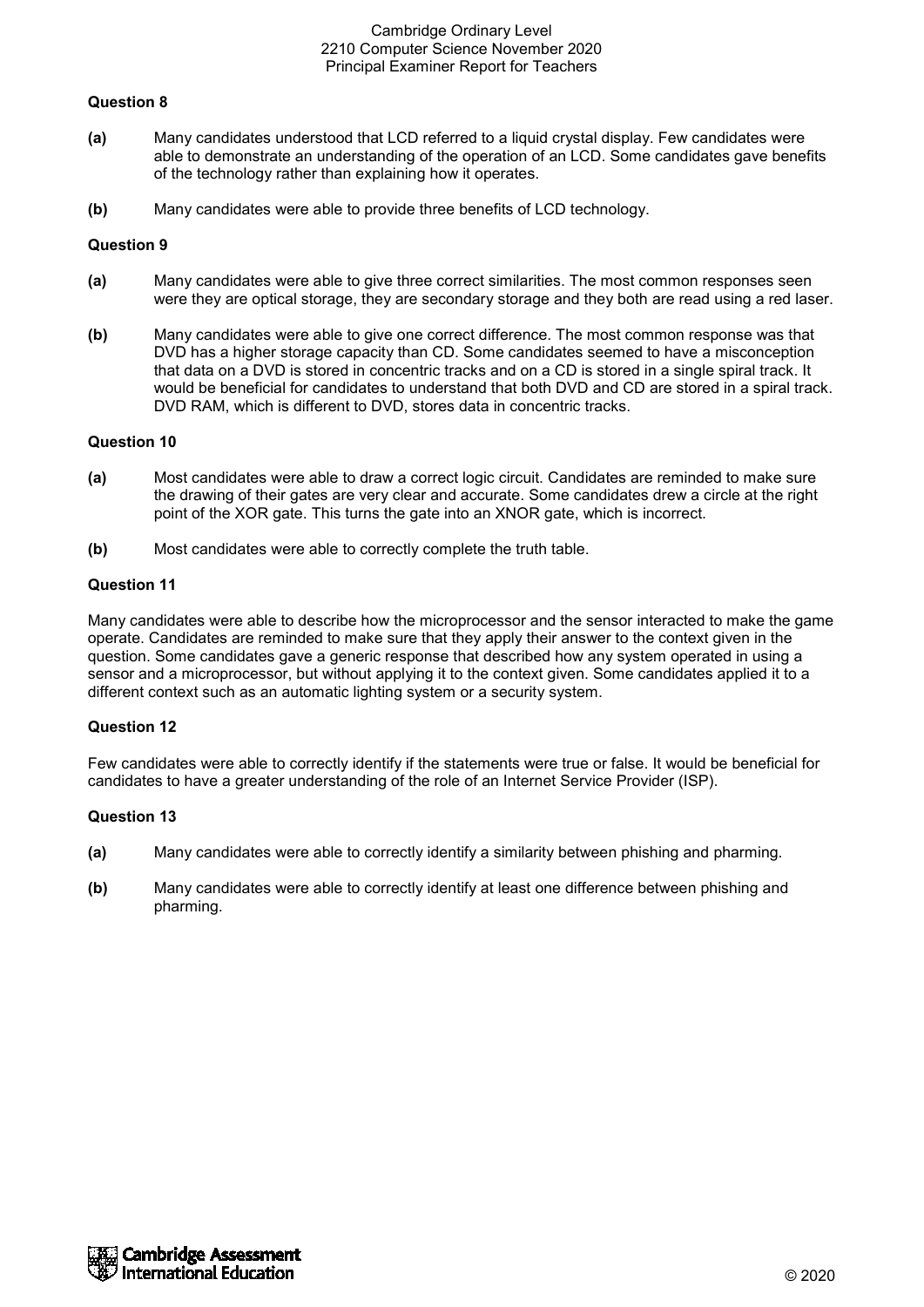# **COMPUTER SCIENCE**

**Paper 2210/22 Paper 2**

# **Key messages**

Candidates who had previously worked through the pre-release material (Computer Shop) and who completed the tasks by producing their own programming code were able to demonstrate appropriate techniques for solving this problem. These candidates were able to reproduce segments of relevant code and provide appropriate answers to questions in *Section A* that demonstrated the programs they had written. In addition, they were able to describe how they had solved tasks, why they had used their chosen methods and how their program code was changed to implement additional functionality.

Candidates who took care to ensure they fully and specifically answered the question that was asked scored higher marks than those who gave generic responses. Examples included: candidates who described how their program achieved certain tasks, or who supplied detailed annotations to their program code, rather than simply stating what their program did or simply wrote program code with no explanation; candidates who took care to name or describe variables, constants and arrays appropriately to match their purpose, within the context or task required by the question.

Candidates are advised to answer algorithm questions in the manner stated in the question, so that pseudocode code questions are answered using pseudocode, program code questions are answered using program code and flowchart questions are answered using a flowchart.

Candidates are advised to ensure that any flowcharts they construct make use of standard programming flowchart symbols and conventions, and that they are fully connected.

### **General comments**

Candidates in general demonstrated a good understanding of the requirements of the paper with very few questions left unanswered.

Candidates who continue their answers on additional sheets or on blank pages within the question paper are advised to indicate they have done this within the allotted space for the question they are continuing.

### **Comments on specific questions**

### *Section A*

- **(a) (i)** Most candidates scored some marks on this question. They were generally able to identify an appropriate array that could have been used in **Task 1** with many candidates also going on to correctly write the purpose of their array. Common errors included array names containing spaces or inappropriate punctuation marks, arrays that would not be used in **Task 1**, or purposes that did not give sufficient detail.
	- **(ii)** Most candidates scored some marks on this question. They were generally able to identify an appropriate variable that could have been used in **Task 2** with many candidates also going on to correctly write the purpose of their stated variable. Common errors included variable names containing spaces or inappropriate punctuation marks, variables that would not be used in **Task 2**, or purposes that did not give sufficient detail.

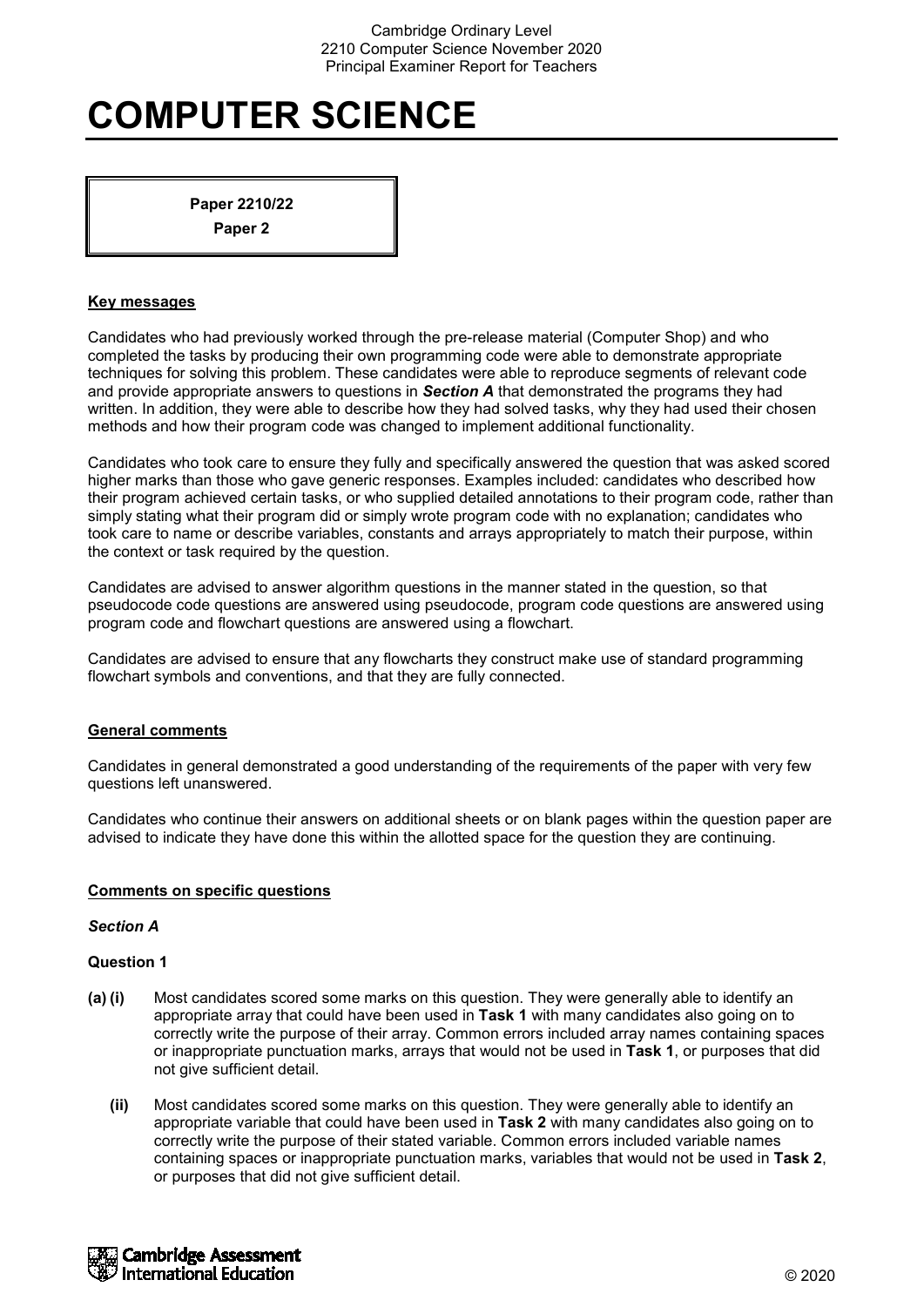- **(iii)** Candidates scored fewer marks for this question. Those who correctly answered the question were able to identify a constant that could have been used in **Task 3**. Some of these candidates were also able to correctly give the purpose of their constant. Common errors included names of constants containing spaces or inappropriate punctuation marks, constants that would not be used in **Task 3**, constants that would not work as constants, as the values identified were actually variables, or purposes that did not give sufficient detail.
- **(b)** Most candidates were able to explain the benefits of storing Price as a real data price, generally by identifying that real numbers could contain decimal places and/or that real numbers could be used in calculations.
- **(c)** The vast majority of candidates achieved some marks for this question with a high proportion achieving full or nearly full marks. Many candidates demonstrated good programming skills and gave solutions to show how they completed **Task 1**. A range of methods for inputting the required data to choose computer components, using this data to find the prices of the individual components and calculating the total cost of the system, were seen. Some candidates also demonstrated appropriate methods to validate their inputs.
- **(d)** Most candidates gave good responses to explain how their program would complete **Task 3**. A wide range of answers were seen with most candidates explaining how their program checked the number of additional computer components that were purchased and which discount, if appropriate, would be applied to the final cost. Some candidates also discussed how the number of additional computer components was stored and/or how this value was incremented. Other candidates explained how the final price of the computer and money saved were calculated and/or output. Common errors included stating what the program did rather than how the task was done, or simply writing program code with no explanation.
- **(e)** Most candidates were able to describe how they could alter their program to enable more than one computer to be purchased, by offering a prompt and input for the user to specify how many computers they wanted. Some candidates also described the use of a loop structure to repeat the whole program as many times as necessary to match the number of computers to be purchased.

# *Section B*

### **Question 2**

Most candidates provided a partially correct answer identifying true or false statements about subroutines. Some candidates identified all four correctly.

# **Question 3**

Many candidates achieved high marks identifying different types of test data, giving examples of suitable test data and the reasons these data were chosen. Common errors included candidates giving answers that were too general in the reason for choice of test data; for example, 'checking if the number is in the correct range or not', or candidates naming types of validation checks, or different programming command words as types of test data. A small number of candidates gave an example of test data as the test data type.

### **Question 4**

The vast majority of candidates provided good responses on this question, in which they were asked to add additional functionality to a given algorithm, using pseudocode. Candidates were expected to use the original given algorithm and variables in their answer. Common errors included the use of a different variable to the one specified to count how many numbers above 500 were input; not including the array index in the conditional statement to check if the number is greater than 500 and placing the output statement inside the loop rather than outside.

# **Question 5**

**(a)** Candidates generally recognised what the algorithm was doing and were able to complete the trace table to achieve some of the marks. Candidates recognised that numbers were being moved in the array based on their relative value, and therefore correctly completed the parts of the trace table related to ordering the numbers. Candidates who followed the algorithm to its completion and

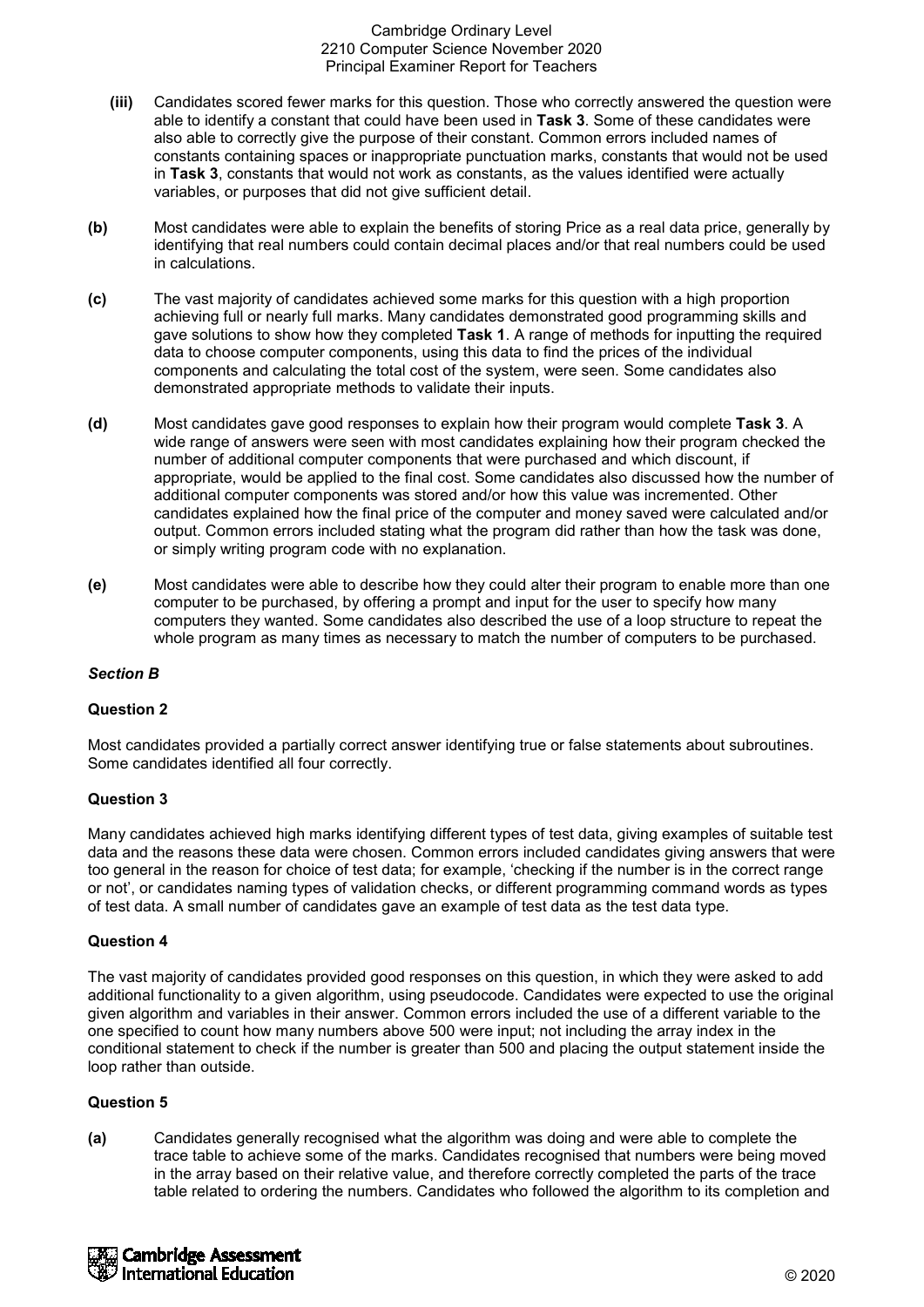correctly completed the Flag and Count columns in the trace table were less common. A common error was to not initialise the Flag column and/or the Count column to zero.

**(b)** Many candidates identified that the algorithm was re-ordering the numbers with a significant proportion of them also going on to state that the numbers were being placed in descending order. Common errors included descriptions of what this algorithm was doing line by line, or general definitions of the purpose of algorithms.

# **Question 6**

This question was answered very well with the vast majority of candidates able to draw flowchart symbols to represent Input/Output and Decision.

- **(a)** Most candidates were able to state the correct number of records that were given in the table AUDIOPARTS. A small number of candidates incorrectly identified the number of fields in the table, and others incorrectly included the title row in their count of records.
- **(b)** The vast majority of candidates correctly identified the most suitable field in the given table to be the primary key and gave an appropriate reason for this to be the case.
- **(c)** The vast majority of candidates answered this question well with very few errors. Some errors that were seen included: candidates who had not added all four columns to their grid, as required; candidates who added the sort criteria to the wrong field, or who gave additional punctuation such as quotes or = to the word **descending**; candidates who did not tick all of the fields in the show row; candidates who gave incorrect search criteria, including >10 rather than < 10, or = < 10, or no search criteria.

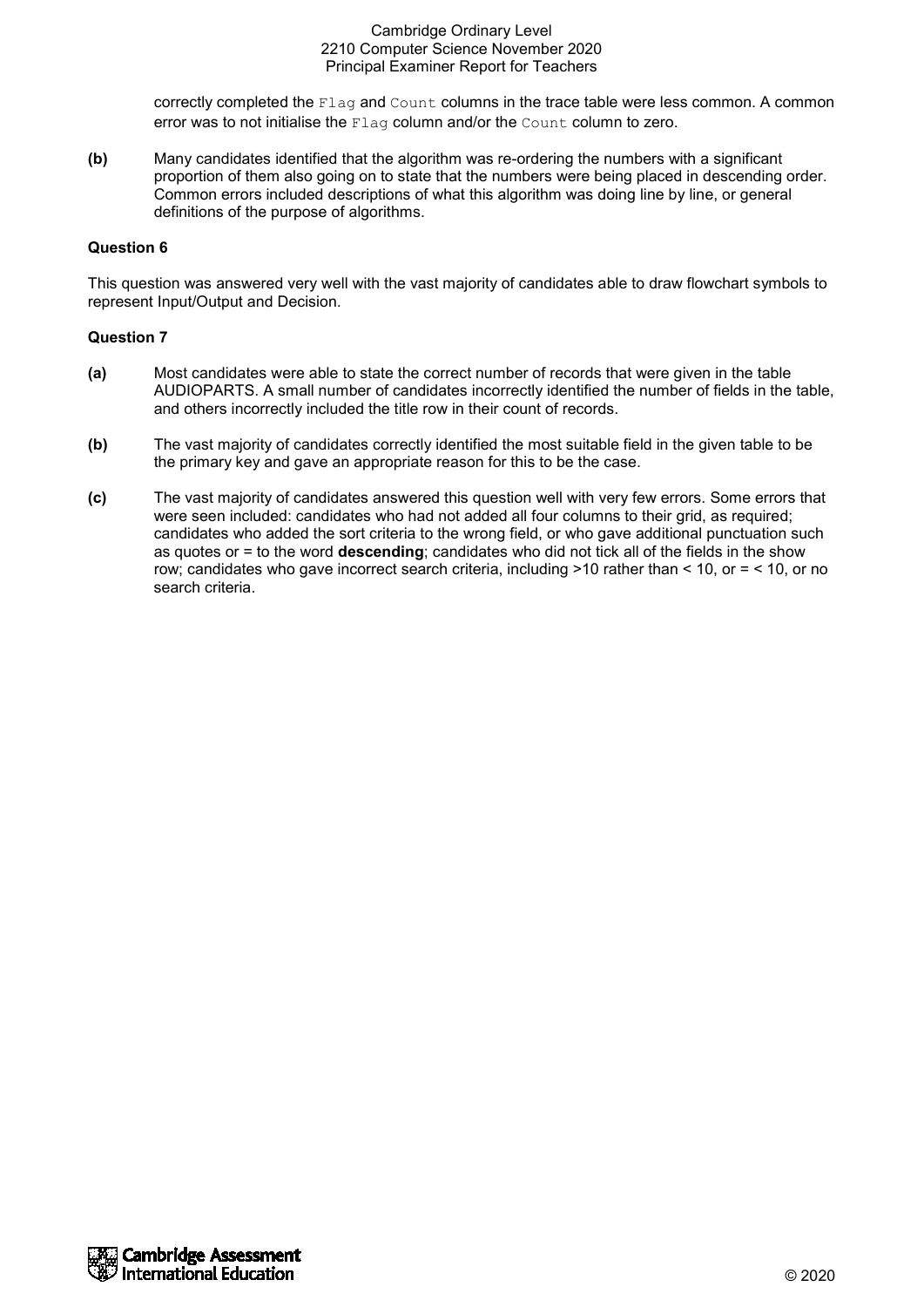# **COMPUTER SCIENCE**

**Paper 2210/23 Paper 2**

# **Key messages**

Successful candidates showed evidence of practical experience in designing, programming and testing solutions to the three tasks from the pre-release (baguette ordering) to provide answers for *Section A* that demonstrated problem-solving and programming skills. Candidates need to read each question carefully and answer the question as set on the paper. This is because a question may only require a response that is a partial solution or an extension to a task set out in the pre-release material.

Successful candidates ensured that any identifier declared in their response could be used consistently in a program. Identifiers must not contain spaces or other punctuation. Once an identifier is declared or used it must remain the same throughout the response to the question. Candidates are advised to read through each written response to ensure that no changes or errors have been made.

Successful candidates showed understanding of programming techniques including the use of counting, selection and iteration.

Successful candidates ensured that questions where an explanation was required included an explanation for any programming or pseudocode statements used in their answer.

Successful candidates showed evidence of good examination technique by answering the question as set on the examination paper in the space provided for the answer or clearly signposting where the answer was to be found on the examination paper.

### **General comments**

Nearly all candidates attempted all the questions on the paper.

### **Comments on specific questions**

### *Section A*

- **(a)** Many candidates correctly identified a variable with a meaningful name, suitable data type and a description of the use in **Task 1**. Common errors included incorrectly putting spaces in a variable name or stating an incorrect data type. Identifying a constant was more challenging. Common errors included naming an identifier where the value assigned to it could be changed during the execution of **Task 1** or using a constant name that would not specifically identify a single value, for example BaguetteSize instead of BaguetteSize 1.
- **(b)(i)** Responses providing pseudocode or code for choosing the filling and salad items for **Task 1** usually scored higher marks than responses providing a flowchart. Many responses seen incorrectly included more than required by the question as they covered the whole of **Task 1**.
	- **(ii)** Better responses provided an explanation of programming statements that were used to ensure that only valid choices were accepted for the filling. Common errors included explaining how another input was validated or only providing code in the answer when an explanation was required.